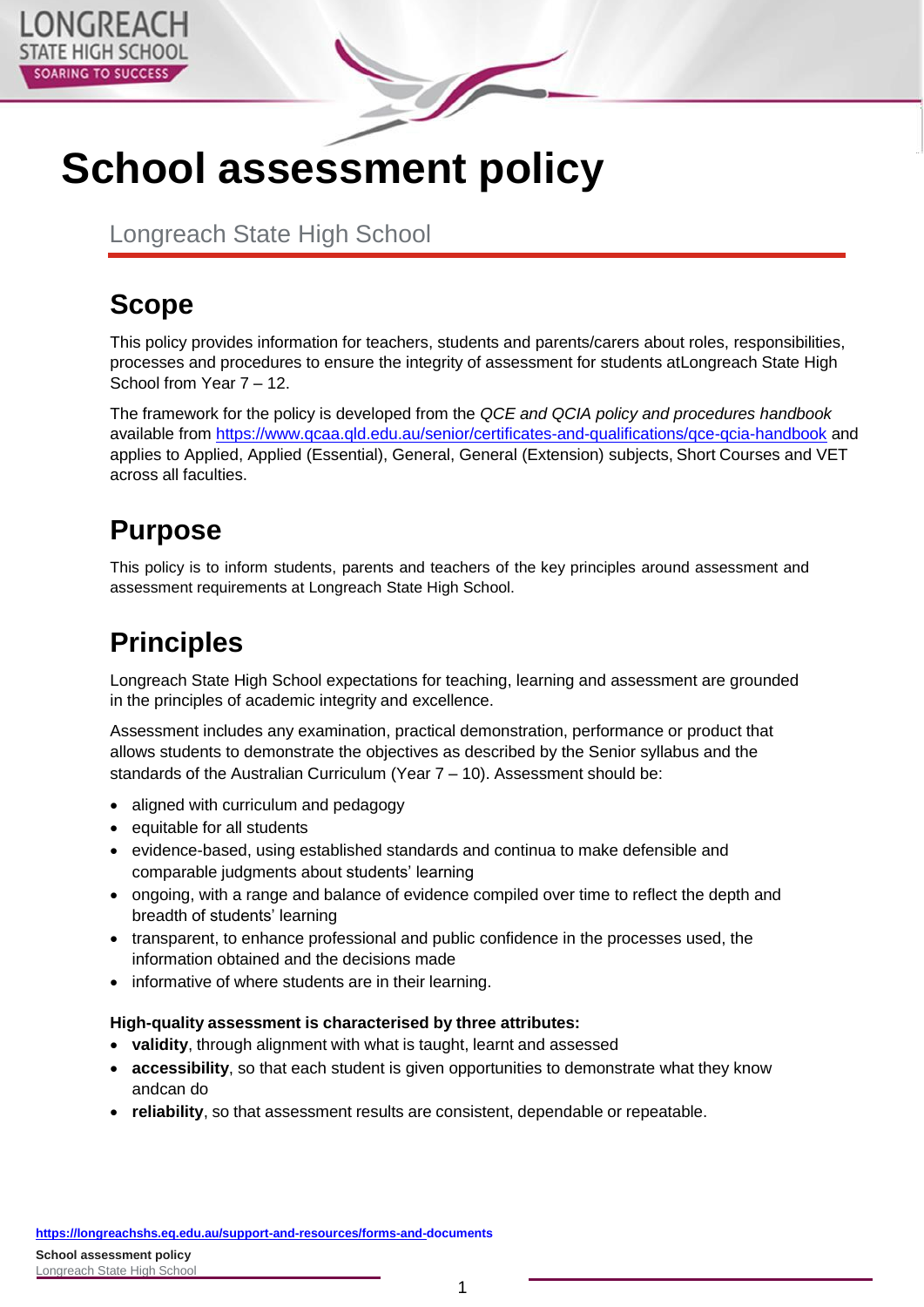



Longreach State High School promotes academic integrity by developing students' skills and modelling appropriate academic practices. The following whole-school procedures support this endeavour.

| <b>QCE and QCIA</b><br>policy and<br>procedures<br>handbook            | <b>Policy and procedures</b>                                                                                                                                                                                                                                                                                                                                                                                                                                             |
|------------------------------------------------------------------------|--------------------------------------------------------------------------------------------------------------------------------------------------------------------------------------------------------------------------------------------------------------------------------------------------------------------------------------------------------------------------------------------------------------------------------------------------------------------------|
| <b>Location and</b><br>communication<br>of policy                      | The school assessment policy is located on the school website at<br>https://longreachshs.eq.edu.au/curriculum. All questions regarding this policy should be directed to<br>the Principal or their delegate.                                                                                                                                                                                                                                                             |
|                                                                        | To ensure the assessment policy is consistently applied, it will be revisited at thebeginning<br>of each year in pastoral care classes. Relevant processes will be revisited:<br>at enrolment interviews<br>$\bullet$<br>during SET planning<br>٠<br>when the assessment and course planner is published<br>$\bullet$<br>when each task is handed to students<br>$\bullet$<br>in the newsletter and by email in response to phases of the assessment cycle.<br>$\bullet$ |
| <b>Expectations</b><br>about engaging<br>in learning and<br>assessment | Longreach State High School has high expectations for academic integrity and studentparticipation<br>and engagement in learning and assessment.<br>All students are required, to complete and submit on or before the due date, assessment as per<br>the relevant assessment planner.                                                                                                                                                                                    |
| Section 1.2.4<br><b>Section 2</b><br>Section 8.5.1                     | In Senior, students become eligible for a QCE when they have accrued the set amount oflearning,<br>at the set standard, in a set pattern, while meeting literacy and numeracy requirements, at the exit<br>of Year 12. Students are required to complete all course and assessment requirements on or<br>before the due date for their results to contribute credit tothe QCE.                                                                                           |
|                                                                        | <b>Student responsibility</b><br>Students are expected to:<br>engage in the learning for the subject or course of study<br>$\bullet$<br>produce evidence of achievement that is authenticated as their own work<br>$\bullet$<br>submit responses to scheduled assessment on or before the due date.<br>٠<br>To emphasise the importance of sound academic practices, senior students will complete the QCAA                                                              |
|                                                                        | academic integrity courses. Students also complete PBL lessons around the importance of due dates,<br>time management, academic integrity and school processes including submission in Safe Assign.                                                                                                                                                                                                                                                                      |
| Due dates<br>Section 8.5.2<br>Section 8.5.3                            | <b>School responsibility</b><br>Longreach State High School is required to adhere to QCAA policies for gatheringevidence<br>of student achievement on or before the due date.                                                                                                                                                                                                                                                                                            |
|                                                                        | Due dates for final responses, will be published in the assessment and course planner.<br>$\bullet$<br>Checkpoints and draft due dates will be provided on assessment instruments.<br>Students in Years 7-10 will be provided with their assessment and course planner by the end<br>٠<br>of week 3 of each term.                                                                                                                                                        |
|                                                                        | Students in Year 11 and 12 will be provided with a Yearly overview at the end of the year<br>$\bullet$<br>and assessment planner of by the end of Week 1 in Term 1 and Week 1 of Term 3. Mock<br>Exam Timetable will be in the Term 3 Assessment Calendar and the External Exam<br>timetable will be provided to students during term 3. Year 11 Block Exam timetable will be<br>provided to students in Term 3.                                                         |
|                                                                        | The assessment schedule will:<br>align with syllabus or Australian Curriculum requirements<br>$\bullet$<br>provide sufficient working time for students to complete the task<br>allow for internal quality assurance processes<br>$\bullet$<br>enable timelines for QCAA quality assurance processes to be met<br>be clear to teachers, students and parents/carers                                                                                                      |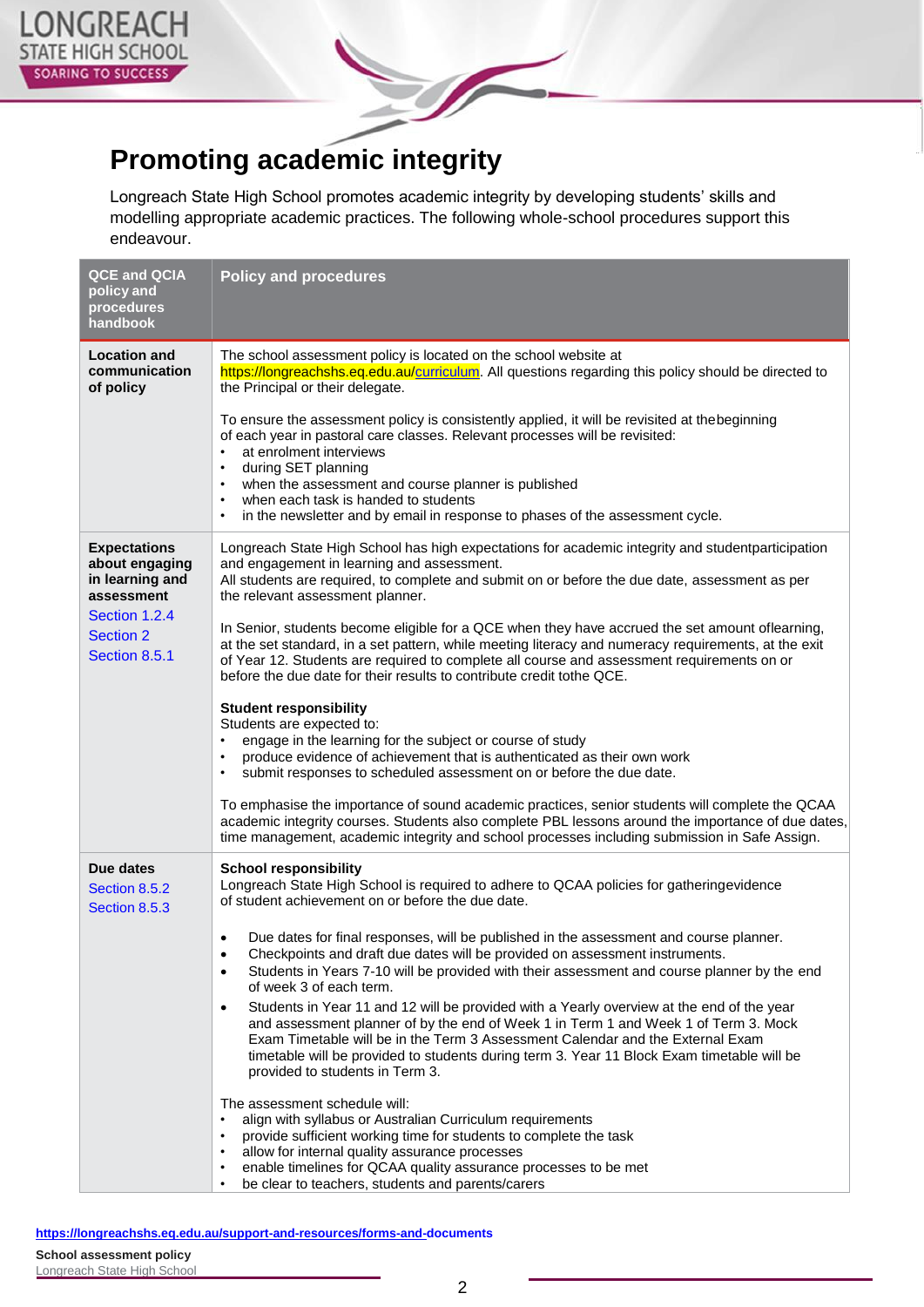

|                                                                                    | • be consistently applied<br>• give consideration to allocation of workload.<br><b>Student responsibility</b><br>Students are responsible for:<br>• recording due dates in their diaries<br>planning and managing their time to meet the due dates<br>• informing the school as soon as possible if they have concerns about assessment loadand<br>meeting due dates.<br>In cases where students are unable to meet a due date, they will:<br>• inform the Year Level Head of Department and classroom teacher as soon as possible, and<br>complete requirements for AARA within timeframes. Refer to AARA information below<br>provide the school with relevant documentation, e.g. medical certificate<br>• adhere to alternative arrangements for submission of assessment, if applicable, asdecided by<br>the school. |
|------------------------------------------------------------------------------------|---------------------------------------------------------------------------------------------------------------------------------------------------------------------------------------------------------------------------------------------------------------------------------------------------------------------------------------------------------------------------------------------------------------------------------------------------------------------------------------------------------------------------------------------------------------------------------------------------------------------------------------------------------------------------------------------------------------------------------------------------------------------------------------------------------------------------|
| Submitting,<br>collecting and<br>storing<br>assessment<br>information<br>Section 9 | Longreach State High School is responsible for ensuring that students have opportunities to access<br>assessments.<br>All students at Longreach State High School are responsible for completing all course and<br>assessment requirements. When enrolled in Year 11 and 12, in an Applied, General or VET subject,<br>a student must produce evidence of responses to each of the summativeassessments in order to<br>receive an overall subject result on exit and to accrue QCE points.                                                                                                                                                                                                                                                                                                                                |
|                                                                                    | Assessment instruments will provide information about Longreach State High School's<br>arrangements for submission of draft and final responses, including due dates, conditions and file<br>types.                                                                                                                                                                                                                                                                                                                                                                                                                                                                                                                                                                                                                       |
|                                                                                    | All assessment evidence, including draft responses, will be submitted by their due dateand when<br>stated on the assessment instrument, via SafeAssign. All electronic files submitted must be virus<br>free. All electronic files must be submitted in required format.                                                                                                                                                                                                                                                                                                                                                                                                                                                                                                                                                  |
|                                                                                    | All evidence used for making judgments is stored by Longreach State High School. Draft and final<br>responses for all internal assessment will be collected and stored in each student's folio (paper<br>and/or digitally). Live performance assessments will be recorded andstored as required for QCAA<br>processes for students in Year 11 and 12.                                                                                                                                                                                                                                                                                                                                                                                                                                                                     |
|                                                                                    | Year 7 to 10 Assessment is to be submitted in Safe Assign by 6pm on due date.<br>Year 11 and 12 Assessment is to be submitted in Safe Assign by 11:59pm on due date.                                                                                                                                                                                                                                                                                                                                                                                                                                                                                                                                                                                                                                                      |
| Appropriate<br>materials                                                           | Longreach State High School is a supportive and inclusive school. Material and texts<br>are selected from QCAA curriculum lists where available and from recommended text lists from<br>interstate educational organisations and professional organisations where a QCAA text list does not<br>exist. Care is taken to consider the context of our students and staff.                                                                                                                                                                                                                                                                                                                                                                                                                                                    |
| Section 7.1                                                                        |                                                                                                                                                                                                                                                                                                                                                                                                                                                                                                                                                                                                                                                                                                                                                                                                                           |
| Section 8.5.3                                                                      |                                                                                                                                                                                                                                                                                                                                                                                                                                                                                                                                                                                                                                                                                                                                                                                                                           |

 $\sum_{i=1}^{n}$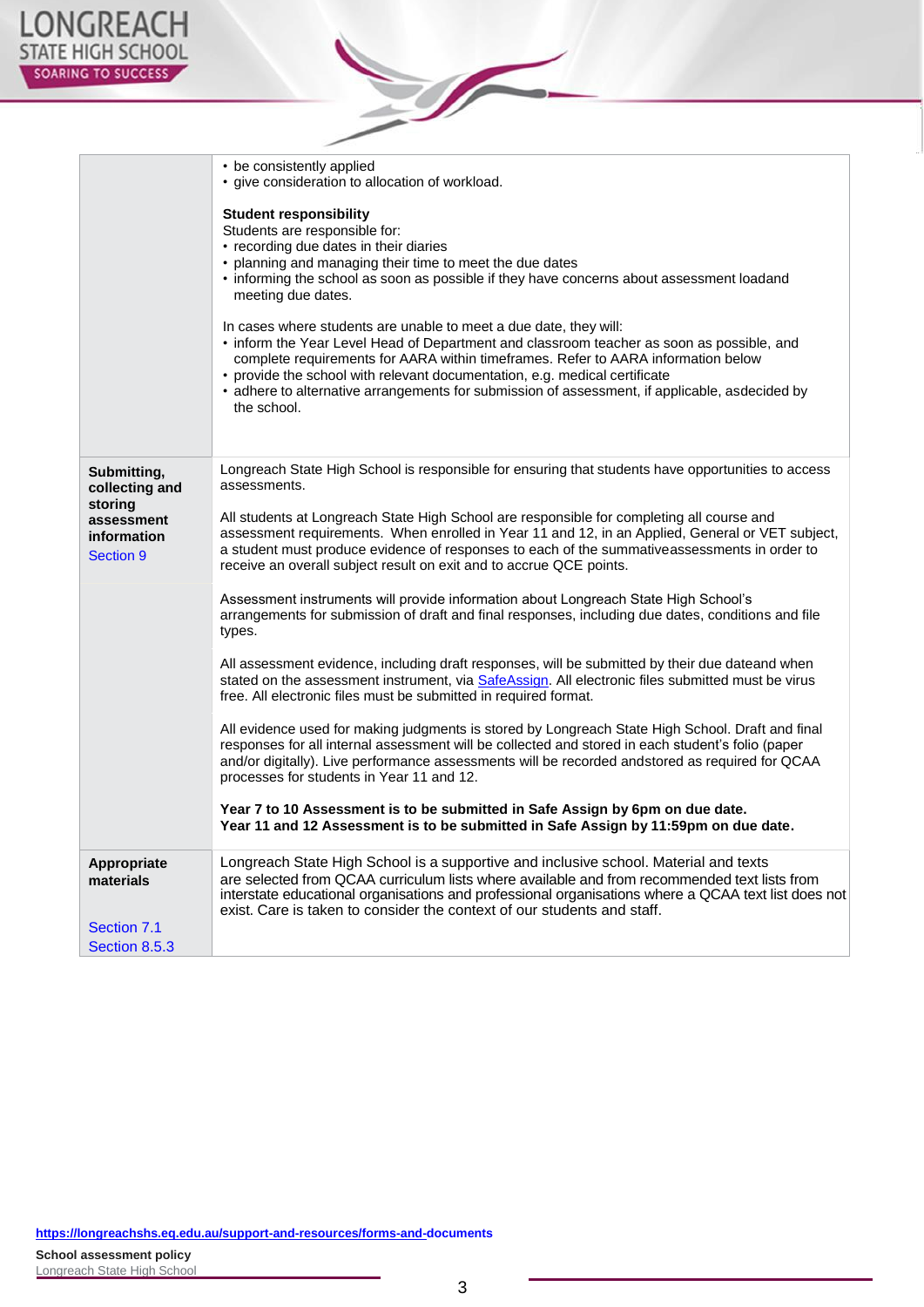

### **Ensuring academic integrity**

Longreach State High School has procedures to ensure that there is consistent application of the assessment policy and that staff and students optimise opportunities to understand academic integrity. The following procedures are to be applied in this context.

#### **Internal assessment administration**

| <b>QCE and QCIA</b><br>policy and<br>procedures<br>handbook | <b>Policy and procedures</b>                                                                                                                                                                                                                                                                                                                                                                                                                                                                                                                                                                                                                                                                                                                                                                                                                                                                                                                                                                                                                                                                                                                                                                                                                                                                                                                                                                                                                                                                                                                                                                                                                                                                                                                                                                                                                                                                                                                                                                                                                                                                                                                                                                                                                                                                                                                                                                                                                                                                                                                                                                                                                                                                                                                                                                                                                                                                                                                                                  |
|-------------------------------------------------------------|-------------------------------------------------------------------------------------------------------------------------------------------------------------------------------------------------------------------------------------------------------------------------------------------------------------------------------------------------------------------------------------------------------------------------------------------------------------------------------------------------------------------------------------------------------------------------------------------------------------------------------------------------------------------------------------------------------------------------------------------------------------------------------------------------------------------------------------------------------------------------------------------------------------------------------------------------------------------------------------------------------------------------------------------------------------------------------------------------------------------------------------------------------------------------------------------------------------------------------------------------------------------------------------------------------------------------------------------------------------------------------------------------------------------------------------------------------------------------------------------------------------------------------------------------------------------------------------------------------------------------------------------------------------------------------------------------------------------------------------------------------------------------------------------------------------------------------------------------------------------------------------------------------------------------------------------------------------------------------------------------------------------------------------------------------------------------------------------------------------------------------------------------------------------------------------------------------------------------------------------------------------------------------------------------------------------------------------------------------------------------------------------------------------------------------------------------------------------------------------------------------------------------------------------------------------------------------------------------------------------------------------------------------------------------------------------------------------------------------------------------------------------------------------------------------------------------------------------------------------------------------------------------------------------------------------------------------------------------------|
| <b>Examination</b><br><b>Techniques</b><br>Section 8.3.1    | When administering any internal assessment that is an examination technique or requires<br>supervised conditions, Longreach SHS will ensure:<br>the security of the instrument and any related materials prior to administering the<br>$\bullet$<br>assessment<br>the assessment is administered under standard supervised assessment conditions<br>$\bullet$<br>supervisors are aware of the arrangements for students with adjustments for<br>$\bullet$<br>students in Years 7 to 10 and in Year 11 and 12 QCAA-approved or principal-<br>reported AARA<br>supervisors are aware of their role and responsibilities for effective supervision<br>$\bullet$<br>the integrity of the technique is maintained, e.g. unseen materials remain unseen<br>$\bullet$<br>until the examination and there is no access to teacher advice, guidance or<br>feedback once the assessment begins.<br>Conditions of the task are adhered to, e.g. length of time, access to resources<br>$\bullet$<br><b>Administering Examination</b><br>Students will be reminded of expectations of behaviour and academic misconduct<br>$\bullet$<br>prior to entry<br>Students are required to leave all electronic devices outside the assessment room.<br>$\bullet$<br>This includes smart watches. Other watches are to be removed and placed on the<br>desk.<br>Students are able to bring water into the assessment room. This should be placed<br>$\bullet$<br>on the floor. This must be in a clear unlabelled bottle.<br>Students will be informed of requirements of equipment prior to entry. Students are<br>$\bullet$<br>encouraged to have equipment in a clear container. This is a requirement in Year<br>11 and 12. Calculator must adhere to QCAA specifications for Year 11 and 12<br>examinations.<br>Once students are admitted into the assessment room and seated, allowing<br>$\bullet$<br>sufficient time for supervising staff to communicate the administrative requirements<br>of the assessment. Once inside the room, students are not permitted to speak to<br>anyone other than the assessment supervisor<br>Students who arrive late to an assessment will be admitted to the examination but<br>$\bullet$<br>not offered addition time unless approved by Deputy Principal prior (see AARA).<br>If the student is required to leave the room due to illness, this will be documented.<br>$\bullet$<br>Alternative arrangement will be made to support the student (see AARA)<br>If a student is absent from an assessment on the day, the parent will be made<br>$\bullet$<br>aware within 1 day of administering. If the student is able to provide evidence to<br>support absence (see AARA), a comparable assessment will be administered in<br>arrangements with the student, family and teacher.<br>Student who fail to attend and provide evidence to support an AARA may have results<br>effected (see Managing non-submission of assessment by the due date) |
|                                                             | For details on academic misconduct in examinations see Managing academic misconduct<br>section. Students who believe they have been affect by academic misconduct, they<br>complete the assessment to the best of their ability and inform assessment supervisor at the<br>end of the assessment. Students will be referred to the HOD for further discussion and<br>arrangements if required.                                                                                                                                                                                                                                                                                                                                                                                                                                                                                                                                                                                                                                                                                                                                                                                                                                                                                                                                                                                                                                                                                                                                                                                                                                                                                                                                                                                                                                                                                                                                                                                                                                                                                                                                                                                                                                                                                                                                                                                                                                                                                                                                                                                                                                                                                                                                                                                                                                                                                                                                                                                |

**<https://longreachshs.eq.edu.au/support-and-resources/forms-and->[documents](https://longreachshs.eq.edu.au/support-and-resources/forms-and-documents) School assessment policy** Longreach State High School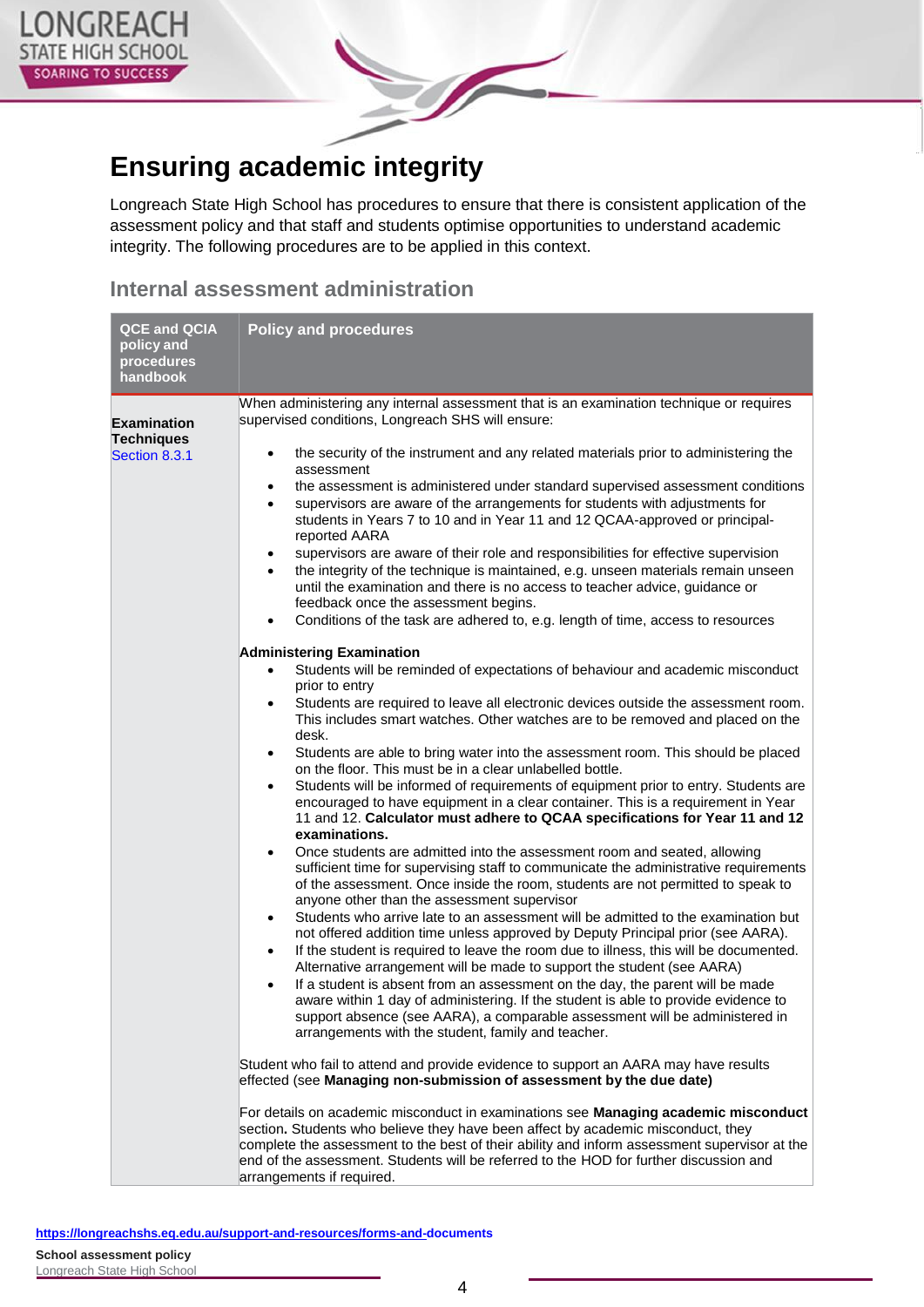| <b>Scaffolding</b><br>Section 8.2.3 | Scaffolding for assessment helps students understand the process for completing the<br>task. Scaffolding will:                                                                                                                                                                                                                                                                                                                                                                                                                                                                                                                                                                                                                                                              |  |  |
|-------------------------------------|-----------------------------------------------------------------------------------------------------------------------------------------------------------------------------------------------------------------------------------------------------------------------------------------------------------------------------------------------------------------------------------------------------------------------------------------------------------------------------------------------------------------------------------------------------------------------------------------------------------------------------------------------------------------------------------------------------------------------------------------------------------------------------|--|--|
|                                     | • maintain the integrity of the requirements of the task or assessment instrument                                                                                                                                                                                                                                                                                                                                                                                                                                                                                                                                                                                                                                                                                           |  |  |
|                                     | • allow for unique student responses and not lead to a predetermined response.                                                                                                                                                                                                                                                                                                                                                                                                                                                                                                                                                                                                                                                                                              |  |  |
|                                     | Across the phases of learning, students will gradually be given more responsibility for<br>understanding the processes required to complete their tasks. In Year $7 - 10$ ,<br>additional scaffolding may be provided to students in alignment with Individual<br>Curriculum Plans and identified learning support requirements.                                                                                                                                                                                                                                                                                                                                                                                                                                            |  |  |
| <b>Checkpoints</b>                  | <b>Checkpoints are:</b>                                                                                                                                                                                                                                                                                                                                                                                                                                                                                                                                                                                                                                                                                                                                                     |  |  |
| Section 8.5.3                       | • will be detailed                                                                                                                                                                                                                                                                                                                                                                                                                                                                                                                                                                                                                                                                                                                                                          |  |  |
|                                     | • monitor student progress                                                                                                                                                                                                                                                                                                                                                                                                                                                                                                                                                                                                                                                                                                                                                  |  |  |
|                                     | • used to establish student authorship.                                                                                                                                                                                                                                                                                                                                                                                                                                                                                                                                                                                                                                                                                                                                     |  |  |
|                                     | • used to inform the progress of a student towards completion by a due date.                                                                                                                                                                                                                                                                                                                                                                                                                                                                                                                                                                                                                                                                                                |  |  |
|                                     | <b>Teachers will:</b>                                                                                                                                                                                                                                                                                                                                                                                                                                                                                                                                                                                                                                                                                                                                                       |  |  |
|                                     | gather evidence<br>$\bullet$                                                                                                                                                                                                                                                                                                                                                                                                                                                                                                                                                                                                                                                                                                                                                |  |  |
|                                     | discuss progress with students and provide feedback<br>$\bullet$                                                                                                                                                                                                                                                                                                                                                                                                                                                                                                                                                                                                                                                                                                            |  |  |
|                                     | use these checkpoints to identify and support students to complete their<br>$\bullet$                                                                                                                                                                                                                                                                                                                                                                                                                                                                                                                                                                                                                                                                                       |  |  |
|                                     | assessment, including the use of intervention strategies.                                                                                                                                                                                                                                                                                                                                                                                                                                                                                                                                                                                                                                                                                                                   |  |  |
|                                     | Teachers will make contact with the Head of Department and parents/carers if<br>checkpoints are not met. Appropriate consequences may be put in place by the teacher<br>and/or Head of Department. This may include the withdrawal of extra-curricular<br>opportunities until outstanding assessment is complete.                                                                                                                                                                                                                                                                                                                                                                                                                                                           |  |  |
|                                     | The Student will:                                                                                                                                                                                                                                                                                                                                                                                                                                                                                                                                                                                                                                                                                                                                                           |  |  |
|                                     | will show evidence of progress at scheduled checkpoints<br>submit evidence by checkpoint dates, in correct format.                                                                                                                                                                                                                                                                                                                                                                                                                                                                                                                                                                                                                                                          |  |  |
| <b>Drafting</b><br>Section 8.2.5    | Drafting is a key checkpoint. Types of drafts differ depending on subject, e.g. written<br>draft, rehearsal of a performance piece, or a product in development. Drafts might be<br>used as evidence of student achievement in the case of illness or misadventure, or<br>non-submission for other reasons.                                                                                                                                                                                                                                                                                                                                                                                                                                                                 |  |  |
|                                     | A draft must be a complete version of the required task.                                                                                                                                                                                                                                                                                                                                                                                                                                                                                                                                                                                                                                                                                                                    |  |  |
|                                     | Feedback on a draft:                                                                                                                                                                                                                                                                                                                                                                                                                                                                                                                                                                                                                                                                                                                                                        |  |  |
|                                     | is provided on a minimum of one draft for students in Year $7 - 10$ . Students<br>in years 7-8 will receive more heavily scaffolded and structured feedback.<br>Feedback in the middle years may include correcting some spelling and<br>grammatical errors, identifying opportunities to improve language and<br>introduce new ideas. This will be reduced as students move towards senior<br>secondary. Feedback may vary between subjects and year levels and will<br>vary to suit individual curriculum plan and learning support requirements.<br>is provided on a maximum of one draft of each student's response, or per<br>٠<br>the syllabus for students in Year 11 and 12.<br>is a consultative process that indicates aspects of the response to be<br>$\bullet$ |  |  |
|                                     | improved orfurther developed                                                                                                                                                                                                                                                                                                                                                                                                                                                                                                                                                                                                                                                                                                                                                |  |  |
|                                     | adheres to QCAA's academic integrity requirements.                                                                                                                                                                                                                                                                                                                                                                                                                                                                                                                                                                                                                                                                                                                          |  |  |
|                                     | Is provided within one week of a submission of a draft.                                                                                                                                                                                                                                                                                                                                                                                                                                                                                                                                                                                                                                                                                                                     |  |  |
|                                     |                                                                                                                                                                                                                                                                                                                                                                                                                                                                                                                                                                                                                                                                                                                                                                             |  |  |

 $\sqrt{2}$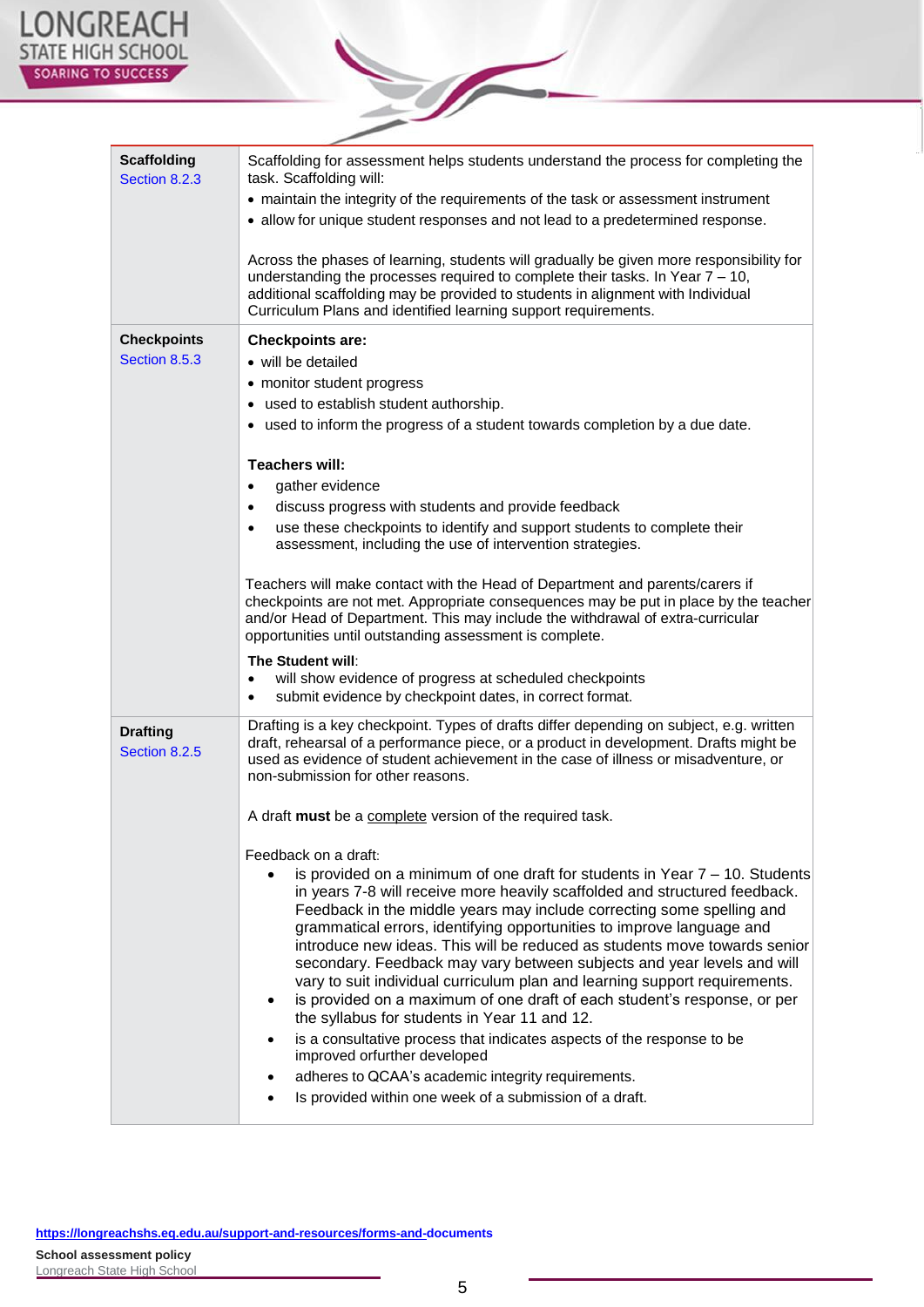É

|                                  | Feedback on a draft as students move towards senior secondary, must not:<br>• compromise the authenticity of a student response<br>• introduce new ideas, language or research to improve the quality and integrity ofthe<br>student work<br>• edit or correct all spelling, grammar, punctuation and calculations<br>• allocate a mark<br>A hard or digital copy of feedback may be stored with a draft submission, and used for<br>further reference. Students are strongly encouraged to retain their own feedback for<br>future reference. Parents and caregivers will be notified by phone, email or letter within 1<br>school day, regarding non-submission of drafts and the processes to be followed.<br>Teachers will record the contact and failure to submit by a due date in One School.                                                                                                                                                                                                                                                                                                                                                                                                                                                                                                                                                                                                                                                                                                                                                                                                                                                                                                                                                                                                                                                                                                                                                 |
|----------------------------------|------------------------------------------------------------------------------------------------------------------------------------------------------------------------------------------------------------------------------------------------------------------------------------------------------------------------------------------------------------------------------------------------------------------------------------------------------------------------------------------------------------------------------------------------------------------------------------------------------------------------------------------------------------------------------------------------------------------------------------------------------------------------------------------------------------------------------------------------------------------------------------------------------------------------------------------------------------------------------------------------------------------------------------------------------------------------------------------------------------------------------------------------------------------------------------------------------------------------------------------------------------------------------------------------------------------------------------------------------------------------------------------------------------------------------------------------------------------------------------------------------------------------------------------------------------------------------------------------------------------------------------------------------------------------------------------------------------------------------------------------------------------------------------------------------------------------------------------------------------------------------------------------------------------------------------------------------|
| <b>Feedback</b><br>Section 8.2.4 | In providing feedback, teachers will indicate aspects of the response that need to be<br>improved or developed, in order to meet the subject specific standards.<br>Draft feedback will be provided to students 7 days prior to submission of final.<br>Feedback will encourage reflection on strategies to refine the response; therefore, teachers<br>may:<br>$\bullet$<br>Indicate textual errors and indicate that the draft requires more careful editing.<br>Indicate key errors: spelling, grammar, punctuation, calculations<br>$\bullet$<br>Provide feedback on assignment length<br>$\bullet$<br>Comment on alignment of the response to the criteria specific standards or<br>$\bullet$<br>syllabus standards<br>Give suggestion to prioritise rearrangement of sequence and structure of ideasor to<br>$\bullet$<br>conduct further research / investigation to communicate meaning<br>Comment of referencing and adherence to the school reference system<br>$\bullet$<br>Teacher feedback will not:<br>Compromise authenticity of student work<br>٠<br>Introduce concepts, language or research to improve quality of response<br>Edit or correct all errors in the draft<br>$\bullet$<br>Indicate a result<br>$\bullet$<br>Feedback may be: verbal, written, provided through questioning and/or a summary of<br>advice to the whole class.<br>Feedback on assessment submission and results will be within 2 weeks of submission<br>on due date. Results may be subject to change through internal and external quality<br>assurance processes.<br>Students may request a remark of their submission. Year 12 students must do this prior<br>to confirmation submissions. If a student's work is remarked, the mark given will be<br>final and may be higher, the same or lower than the original awarded result. Student<br>must complete the form within 2 days of receiving their result. Senior IA Review<br><b>Request Form</b> |

**Sold**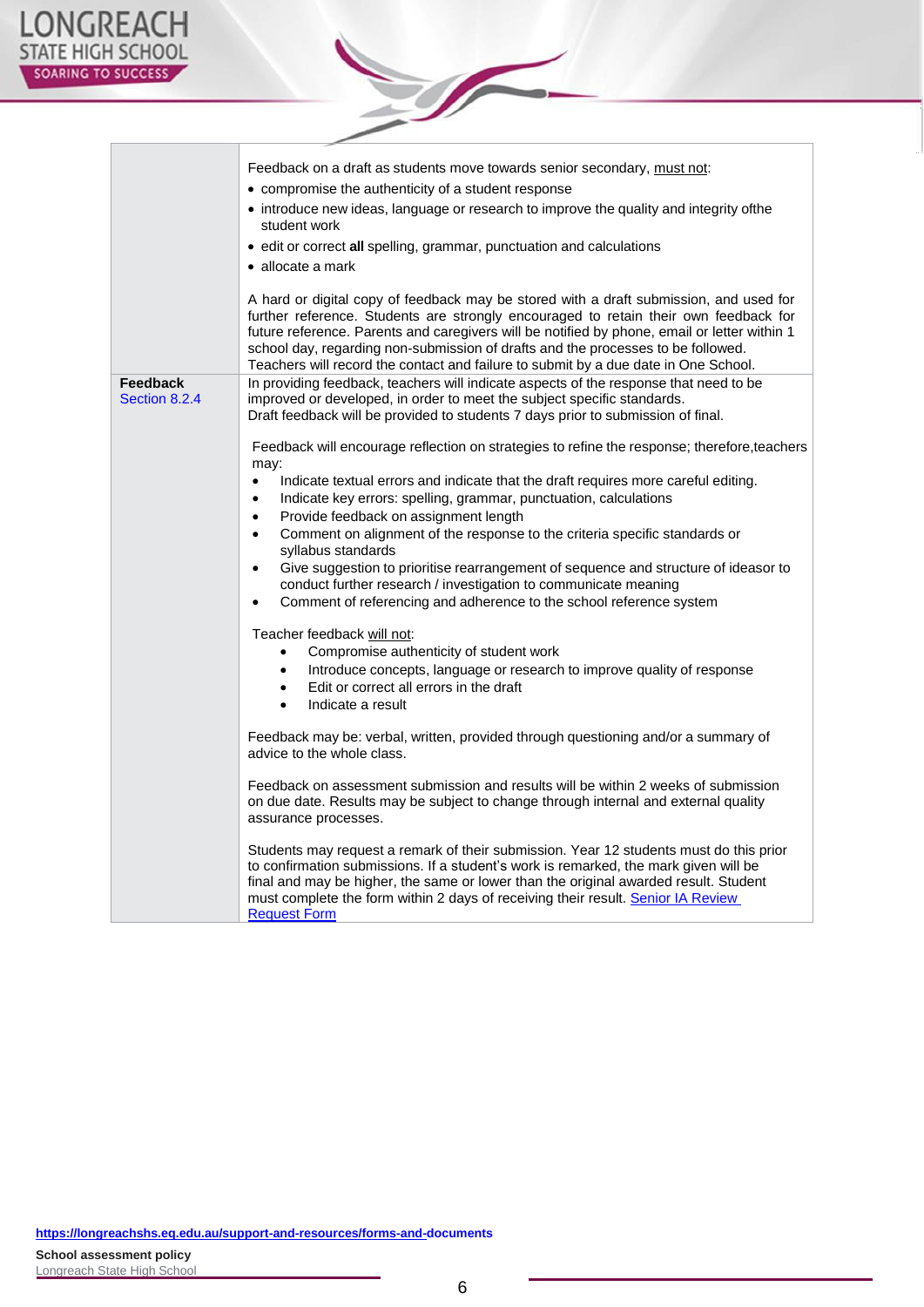| <b>Managing</b><br>response length<br>Section 8.2.6 | Students must adhere to assessment response lengths as specified by the assessment<br>instrument and syllabus documents. The procedures below supportstudents to manage<br>their response length.                                                                                                                           |  |
|-----------------------------------------------------|-----------------------------------------------------------------------------------------------------------------------------------------------------------------------------------------------------------------------------------------------------------------------------------------------------------------------------|--|
|                                                     | • All assessment instruments indicate the required length of the response.                                                                                                                                                                                                                                                  |  |
|                                                     | • Teaching and learning programs embed subject-specific strategies about<br>responding purposefully within the prescribed conditions of the task.                                                                                                                                                                           |  |
|                                                     | • Model responses within the required length will be provided where available.                                                                                                                                                                                                                                              |  |
|                                                     |                                                                                                                                                                                                                                                                                                                             |  |
|                                                     | • Feedback about length is provided by teachers at checkpoints.                                                                                                                                                                                                                                                             |  |
|                                                     | After all these strategies have been implemented, if a Year 11 or Year 12 student's<br>response exceedsthe word length required by the syllabus, the school will either:                                                                                                                                                    |  |
|                                                     | • mark only the work up to the required length, excluding evidence over the<br>prescribed limit                                                                                                                                                                                                                             |  |
|                                                     | or                                                                                                                                                                                                                                                                                                                          |  |
|                                                     | • allow a student to redact their response to meet the required timeframe/length,<br>before a judgment is made on the student work. This will be done with teacher<br>supervision with a black marker.                                                                                                                      |  |
|                                                     | In Year 12, annotate any such student work submitted for confirmation purposes to<br>clearly indicate the evidence used to determine a mark.                                                                                                                                                                                |  |
|                                                     | In Years 7-10 the teacher will used the feedback process to support the student.                                                                                                                                                                                                                                            |  |
| Authenticating<br>student<br>responses              | Accurate judgments of student achievement can only be made on genuine student<br>assessment responses. Therefore, all students will be subject to a rangeof authentication<br>strategies including the use Safe Assign plagiarism-detection software. Strategies will be                                                    |  |
| Section 8.2.8                                       | listed on the all task sheet.                                                                                                                                                                                                                                                                                               |  |
|                                                     | Teachers will also collect progressive samples of individual student work duringthe<br>assessment preparation period, including drafts, outlines, plans.                                                                                                                                                                    |  |
|                                                     | When the authorship of a student's response is identified as questionable, or notentirely a<br>student's own work, processes for managing alleged misconduct will be followed. In<br>these instances, judgements about the student achievements aremade using available<br>evidence of student work and the marking guides. |  |
| <b>Access</b>                                       | <b>Applications for AARA</b>                                                                                                                                                                                                                                                                                                |  |
| arrangements                                        | Longreach State High School is committed to reducing barriers to success for all                                                                                                                                                                                                                                            |  |
| and reasonable<br>adjustments,<br>including illness | students. AARA are actions taken by the school to minimise, as much as possible,<br>barriers for a student whose disability, impairment, medical condition or other<br>circumstances may affect their ability to read, respond to or participate in assessment.                                                             |  |
| and<br>misadventure                                 |                                                                                                                                                                                                                                                                                                                             |  |
| (AARA)                                              | These barriers fall into three categories:<br>Long-term and chronic conditions<br>$\bullet$                                                                                                                                                                                                                                 |  |
| Section 6                                           | Short-term conditions and temporary injuries<br>$\bullet$                                                                                                                                                                                                                                                                   |  |
|                                                     | Illness and misadventure (See Applications of unforeseen illness and misadventure)<br>$\bullet$                                                                                                                                                                                                                             |  |
|                                                     | The school follows the processes as outlined in the QCE and QCIA policy and procedures<br>handbook available from www.qcaa.qld.edu.au/senior/certificates-and-qualifications/qce-<br>qcia-handbook for Senior Students and the P-12 CARF for students in Years 7-10.                                                        |  |
|                                                     | The Principal or their delegate manages all approval of AARA for students.                                                                                                                                                                                                                                                  |  |
|                                                     | Year 7-11 students                                                                                                                                                                                                                                                                                                          |  |
|                                                     | Access arrangements and reasonable arrangements to assessment are based on a                                                                                                                                                                                                                                                |  |
|                                                     | student's Individual Curriculum Plan, Individual Learning Plan or through consultation with<br>student and their parents. AARAs may include such arrangements as;                                                                                                                                                           |  |
|                                                     | how the instrument is presented to the student (e.g. for a student with a hearing                                                                                                                                                                                                                                           |  |
|                                                     | impairment verbal instructions may be provided as written instructions)                                                                                                                                                                                                                                                     |  |
|                                                     | how the student responds to the assessment (e.g. a student with dyspraxia may<br>complete the assessment using a computer with approved software)                                                                                                                                                                           |  |

S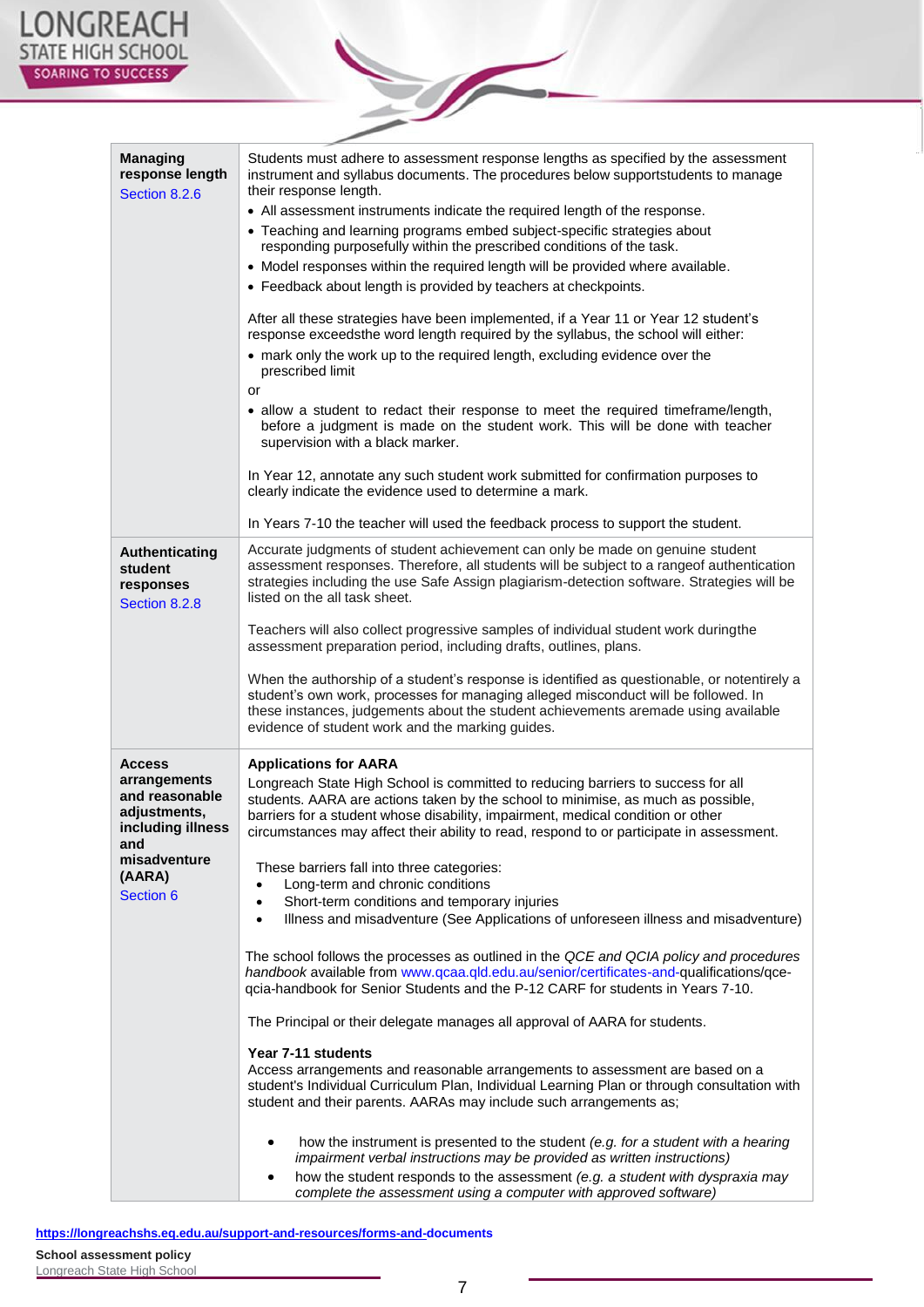| the time allowed (e.g. a student with attention deficit hyperactivity disorder (ADHD)<br>٠<br>may have five minutes per half-hour extra time provided in supervised assessment)<br>the scheduling (e.g. a student completes an assessment at a later time than others<br>٠<br>because of a car accident on the day of the assessment) the environment in which<br>the assessment is undertaken (e.g. a student may sit in a different room to the<br>other students as they need a reader) the mode of the assessment (e.g. a student<br>with an injury may perform a different physical activity from the rest of the cohort in<br>Physical Education in order to be able to demonstrate the unit objectives). |
|-----------------------------------------------------------------------------------------------------------------------------------------------------------------------------------------------------------------------------------------------------------------------------------------------------------------------------------------------------------------------------------------------------------------------------------------------------------------------------------------------------------------------------------------------------------------------------------------------------------------------------------------------------------------------------------------------------------------|
| Year 12 students only                                                                                                                                                                                                                                                                                                                                                                                                                                                                                                                                                                                                                                                                                           |
| All AARA applications must be accompanied by the relevant supporting<br>documentation (outlined in Section 6.5.1) and made as far in advance as possible to meet<br>the QCAA published timelines. All evidence used to make decisions is recorded in the<br>student's file by the Principal or their delegate.                                                                                                                                                                                                                                                                                                                                                                                                  |
| <b>AARA - Special Provision</b><br>The application of Special Provision - AARA to student assessment is based on the<br>functional impact of the condition for which AARA are sought. Students with the same<br>condition may experience highly varied impacts on their education, and their ability to<br>demonstrate their learning, knowledge and skill in assessments.                                                                                                                                                                                                                                                                                                                                      |
| The Disability Discrimination Act 1992 (DDA) and the Disability Standards for Education<br>2005 (DSE) seek to eliminate, where possible, discrimination against people with<br>disabilities. Compliance with these documents ensures students are provided with<br>opportunities to realise potential through participation in education and training.                                                                                                                                                                                                                                                                                                                                                          |
| Applications of unforeseen illness and misadventure                                                                                                                                                                                                                                                                                                                                                                                                                                                                                                                                                                                                                                                             |
| Students and parents/carers must contact the school as soon as possible and submitthe<br>relevant supporting documentation. Students who experience barriers to be able to<br>access an assessment piece fairly in comparison to classmates, can apply for AARA.<br>Students should complete an AARA form, a minimum of 1 week prior to draft due date or<br>examination date where possible. Forms are submitted to the Year Level HOD.                                                                                                                                                                                                                                                                        |
| To make an informed decision about an illness, misadventure or unavoidable event<br>application, Longreach State High School requires the information below;                                                                                                                                                                                                                                                                                                                                                                                                                                                                                                                                                    |
| for Year 7 to 9 students:                                                                                                                                                                                                                                                                                                                                                                                                                                                                                                                                                                                                                                                                                       |
| the illness, condition or event i.e. (including a medical certificate or written<br>evidence where applicable, onset or occurrence, and duration)                                                                                                                                                                                                                                                                                                                                                                                                                                                                                                                                                               |
| explanation of the probable effect of the illness, condition or event on the<br>٠<br>student's participation in the assessment                                                                                                                                                                                                                                                                                                                                                                                                                                                                                                                                                                                  |
| for non-medical claims, written evidence<br>$\bullet$<br>Year 7 to 9 Application for AARA Form                                                                                                                                                                                                                                                                                                                                                                                                                                                                                                                                                                                                                  |
| for Year 10 to 12 students:                                                                                                                                                                                                                                                                                                                                                                                                                                                                                                                                                                                                                                                                                     |
| the illness, condition or event i.e. medical certificate (including details of a<br>$\bullet$<br>diagnosis, where applicable)                                                                                                                                                                                                                                                                                                                                                                                                                                                                                                                                                                                   |
| for non-medical claims, written evidence from a relevant independent<br>$\bullet$<br>professional or other independent third party, such as a witness report or<br>police report.                                                                                                                                                                                                                                                                                                                                                                                                                                                                                                                               |
| Any other evidence requested by the Principal to make an informed<br>٠<br>decision.                                                                                                                                                                                                                                                                                                                                                                                                                                                                                                                                                                                                                             |
| Year 10 to 11 Application for AARA Form                                                                                                                                                                                                                                                                                                                                                                                                                                                                                                                                                                                                                                                                         |
| Year 12 Application for AARA Form                                                                                                                                                                                                                                                                                                                                                                                                                                                                                                                                                                                                                                                                               |
| for Year 12 students QCAA Reported AARAs further information is required including:                                                                                                                                                                                                                                                                                                                                                                                                                                                                                                                                                                                                                             |
| date of diagnosis, onset or occurrence, and duration<br>$\bullet$                                                                                                                                                                                                                                                                                                                                                                                                                                                                                                                                                                                                                                               |
| symptoms, treatment or course of action related to the condition or event<br>$\bullet$                                                                                                                                                                                                                                                                                                                                                                                                                                                                                                                                                                                                                          |
| explanation of the probable effect of the illness, condition or event on the<br>$\bullet$                                                                                                                                                                                                                                                                                                                                                                                                                                                                                                                                                                                                                       |
| student's participation in the assessment                                                                                                                                                                                                                                                                                                                                                                                                                                                                                                                                                                                                                                                                       |

S

**<https://longreachshs.eq.edu.au/support-and-resources/forms-and->[documents](https://longreachshs.eq.edu.au/support-and-resources/forms-and-documents)**

**School assessment policy**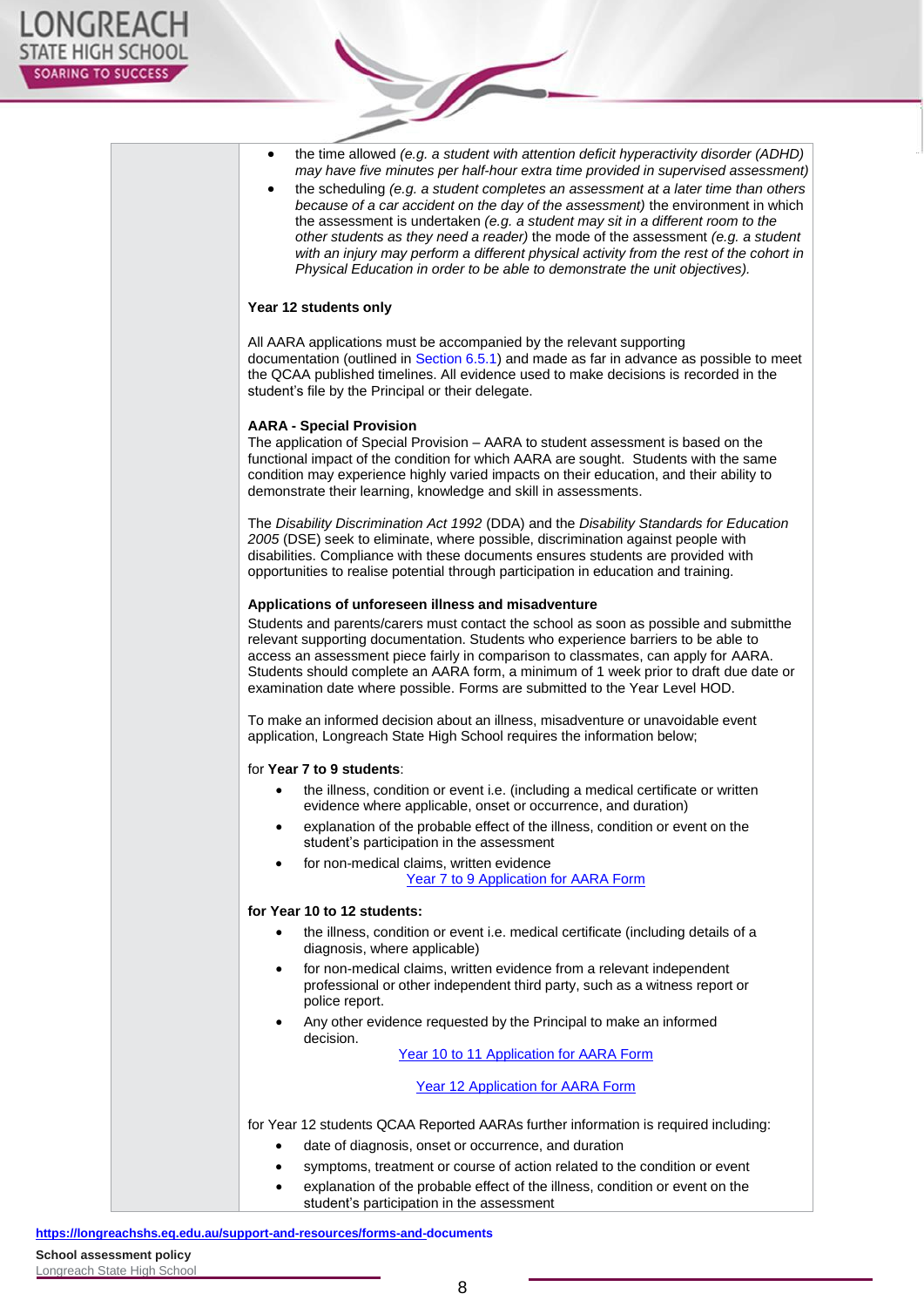|                                                 | Please contact the school immediately in regards to further required evidence if the<br>AARA is required to be QCAA approved. The school will inform of what documents<br>are required to be completed;<br><b>Confidential Medical Report</b><br>$\bullet$<br><b>Confidential School Statement</b><br>$\bullet$<br><b>Confidential Student Statement</b><br>Confidential school statement on illness and misadventure in external<br>assessment<br>Confidential school statement on imputed disability<br>Students are not eligible for AARA on the following grounds:<br>• teacher absence or other teacher-related issues<br>• matters that the student could have avoided<br>• matters of the student's or parent's/carer's own choosing i.e. holiday<br>• matters that the school could have avoided.<br>AARA documentation will be recorded as a Support Provision in One School. |  |  |
|-------------------------------------------------|----------------------------------------------------------------------------------------------------------------------------------------------------------------------------------------------------------------------------------------------------------------------------------------------------------------------------------------------------------------------------------------------------------------------------------------------------------------------------------------------------------------------------------------------------------------------------------------------------------------------------------------------------------------------------------------------------------------------------------------------------------------------------------------------------------------------------------------------------------------------------------------|--|--|
| Managing non-<br>submission of<br>assessment by | Teachers will collect progressive evidence of student responses to assessmentinstruments<br>at the prescribed checkpoints. The checkpoints on the instrument- specific task sheets<br>provide details of the evidence that will be collected.                                                                                                                                                                                                                                                                                                                                                                                                                                                                                                                                                                                                                                          |  |  |
| the due date                                    | <b>Non-Submission/Communication</b>                                                                                                                                                                                                                                                                                                                                                                                                                                                                                                                                                                                                                                                                                                                                                                                                                                                    |  |  |
| Section 8.2                                     | Parents/ Guardians will be informed within 1 school day of non-submission. Teachers will<br>record the contact and failure to submit by a due date in One School.                                                                                                                                                                                                                                                                                                                                                                                                                                                                                                                                                                                                                                                                                                                      |  |  |
|                                                 | <b>Processes for Making Judgements</b>                                                                                                                                                                                                                                                                                                                                                                                                                                                                                                                                                                                                                                                                                                                                                                                                                                                 |  |  |
|                                                 | In circumstances where a student is enrolled in a subject but does not submit a final<br>response to an assessment (other than unseen examinations) and where evidence of<br>student work:                                                                                                                                                                                                                                                                                                                                                                                                                                                                                                                                                                                                                                                                                             |  |  |
|                                                 | • provided by the student for the purposes of authentication during the assessment<br>preparation period is available, teachers make judgments based on this                                                                                                                                                                                                                                                                                                                                                                                                                                                                                                                                                                                                                                                                                                                           |  |  |
|                                                 | • was not provided by the student on or before the due date as specified by the<br>school and no other evidence is available.                                                                                                                                                                                                                                                                                                                                                                                                                                                                                                                                                                                                                                                                                                                                                          |  |  |
|                                                 | • 'Not-Rated' (NR) must be entered in the Student Management system for Year 11and<br>12 students by the dates set by QCAA each year, and on the report card.<br>Students in Year 7 to 10, may attain a report card result if they have completedother<br>assessment tasks for the subject within the reporting period.                                                                                                                                                                                                                                                                                                                                                                                                                                                                                                                                                                |  |  |
|                                                 | In order to receive an overall subject result, a Year 12 student must complete Units 3and<br>4 together, providing responses to each of the summative internal assessments and the<br>external assessment for the subject. A student cannot repeat one summative unit only.<br>An NR may affect a students' QCE and ATAR eligibility.                                                                                                                                                                                                                                                                                                                                                                                                                                                                                                                                                  |  |  |
|                                                 | <b>Management of Non-Submissions</b>                                                                                                                                                                                                                                                                                                                                                                                                                                                                                                                                                                                                                                                                                                                                                                                                                                                   |  |  |
|                                                 | Students who fail to submit an assessment by a due date will meet with HOD to<br>establish Support provision for future arrangements.                                                                                                                                                                                                                                                                                                                                                                                                                                                                                                                                                                                                                                                                                                                                                  |  |  |
|                                                 | Students in Post Compulsory phase of education will have Parents/ Guardians contacted,<br>to discuss impact on results, QCE / ATAR eligibility, and requirements of enrolment.<br>Students may be given a warning of cancellation.                                                                                                                                                                                                                                                                                                                                                                                                                                                                                                                                                                                                                                                     |  |  |
| <b>Managing non-</b>                            | <b>Non-Attendance Communication</b>                                                                                                                                                                                                                                                                                                                                                                                                                                                                                                                                                                                                                                                                                                                                                                                                                                                    |  |  |
| attendance at<br>examinations<br>Section 8.2    | Parents/ Guardians will be informed within 1 school day of non-attendance of<br>assessment. Teachers will record the contact and failure to attend an examination inOne<br>School. Parent / Guardian will be informed of AARA requirements for student to complete<br>missed assessment.                                                                                                                                                                                                                                                                                                                                                                                                                                                                                                                                                                                               |  |  |
|                                                 | <b>Management of Non-Attendance</b>                                                                                                                                                                                                                                                                                                                                                                                                                                                                                                                                                                                                                                                                                                                                                                                                                                                    |  |  |
|                                                 | Students who fail to attend anexamination will meet with HOD to establish Support                                                                                                                                                                                                                                                                                                                                                                                                                                                                                                                                                                                                                                                                                                                                                                                                      |  |  |

**Sold**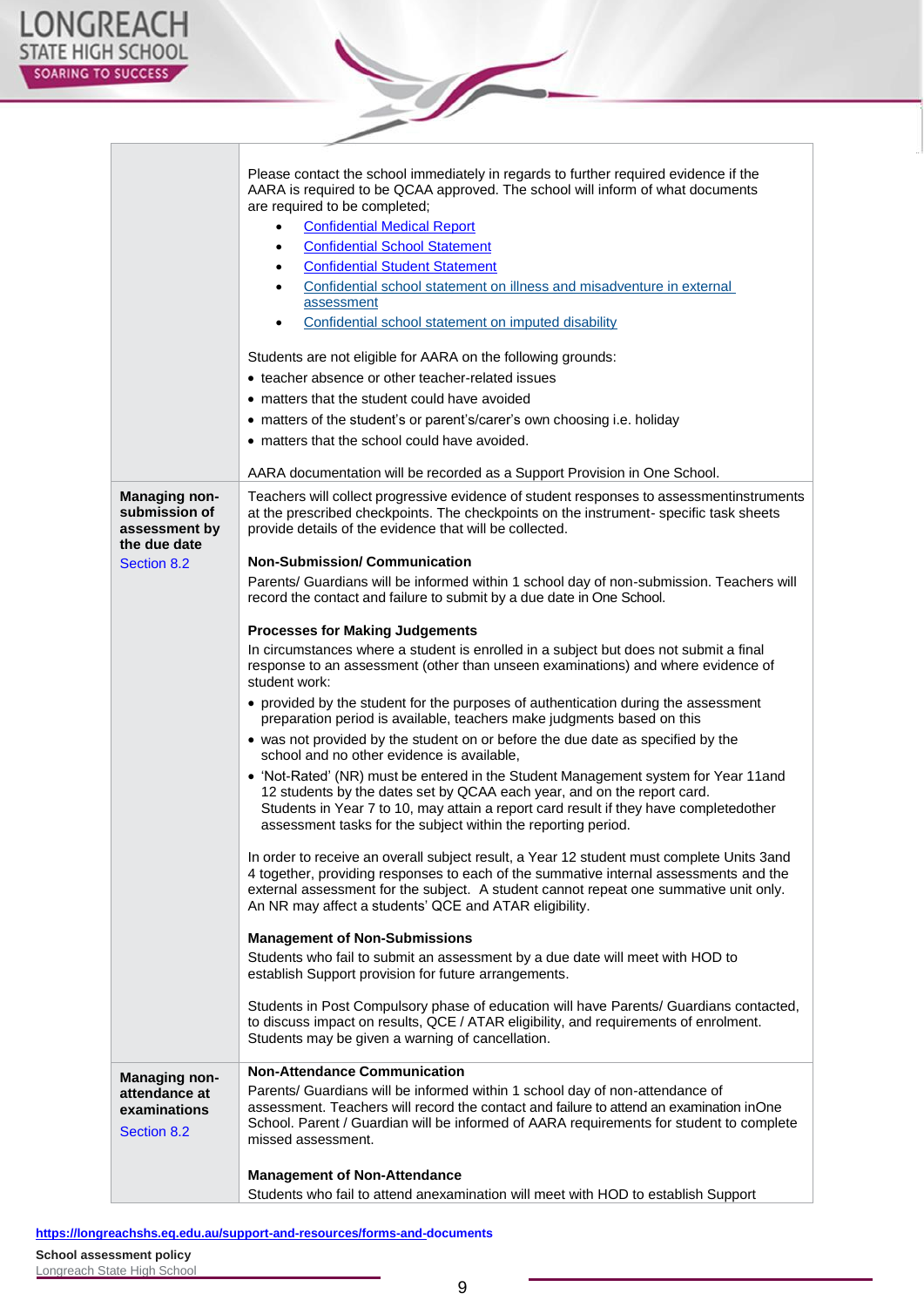|                                                                   | provision for future arrangements. Students in post compulsory phase of learning may be<br>given a warning of cancellation of enrolment if not justification is provided for non-<br>attendance.<br><b>Processes for Making Judgements</b><br>In circumstances where a student is enrolled in a subject but does not attend an<br>examination and where evidence of student work:<br>• 'Not-Rated' (NR) must be entered in the Student Management system for Year 11and<br>12 students by the dates set by QCAA each year, and on the report card.<br>Students in Year 7 to 10, may attain a report card result if they have completedother<br>assessment tasks for the subject within the reporting period. |
|-------------------------------------------------------------------|--------------------------------------------------------------------------------------------------------------------------------------------------------------------------------------------------------------------------------------------------------------------------------------------------------------------------------------------------------------------------------------------------------------------------------------------------------------------------------------------------------------------------------------------------------------------------------------------------------------------------------------------------------------------------------------------------------------|
| Internal quality<br>assurance<br>processes<br>Section 8.5.3       | Longreach State High School's quality management system ensures valid, accessible and<br>reliable assessment of student achievement. This includes:<br>• quality assurance of all assessment instruments before they are administered to<br>students using quality assurance tools.<br>• post completion of assessment, internal moderation and cross marking will occur for<br>selected students within the cohort<br>• quality assurance of judgments about student achievement.<br>In Year 11 and 12, all marks for summative internal assessment for General and<br>٠<br>General (Extension) subjects are provisional until they are confirmed by the QCAA.                                              |
|                                                                   | In Year 11 and 12, results for Applied and Applied (Essential) subjects and Short<br>٠<br>Courses may be subject to advice from the QCAA.<br>Further details can be found in the Longreach State High School P-12 CARF located<br>on the school webpage.                                                                                                                                                                                                                                                                                                                                                                                                                                                     |
| <b>Review</b><br>Section 9.1<br><b>Section 9.2</b><br>Section 9.5 | Longreach State High School internal review processes for student results (including NR)<br>for all Australian Curriculum, General subjects (Units 1 and 2), Applied subjects, and<br>Short Courses is equitable and appropriate for the local context.                                                                                                                                                                                                                                                                                                                                                                                                                                                      |

S

### **External assessment administration**

|                                                                                                                                                                     | Policy and procedures                                                                                                                                                                                                                                    |  |
|---------------------------------------------------------------------------------------------------------------------------------------------------------------------|----------------------------------------------------------------------------------------------------------------------------------------------------------------------------------------------------------------------------------------------------------|--|
| External<br>assessment is<br>developed by<br>the QCAA for<br>all General and<br>General<br>(Extension)<br>subjects<br>Section 7.3.2<br>Section 10.3<br>Section 10.4 | See the QCE and QCIA policy and procedures handbook (Section 7.3.2) and follow the<br>External assessment - administration guide for processes, roles andresponsibilities of<br>the school external assessment (SEA) coordinator, teachers and students. |  |
|                                                                                                                                                                     | Students will be informed of External Examination Timetable in Week 1 of Term 3.                                                                                                                                                                         |  |
|                                                                                                                                                                     | Students and Parents/ Guardians will be provided with a timetable and<br>expectations for External Examinations in Week 1 of Term 4 by the SEA<br>coordinator.                                                                                           |  |
|                                                                                                                                                                     | Students must attend all components of the external examination to receive a result in a<br>Senior External Exam. Students must be present for the exam prior to start time.                                                                             |  |
|                                                                                                                                                                     | No alternative arrangements can be made if a student does not attend a<br>scheduled written exam.                                                                                                                                                        |  |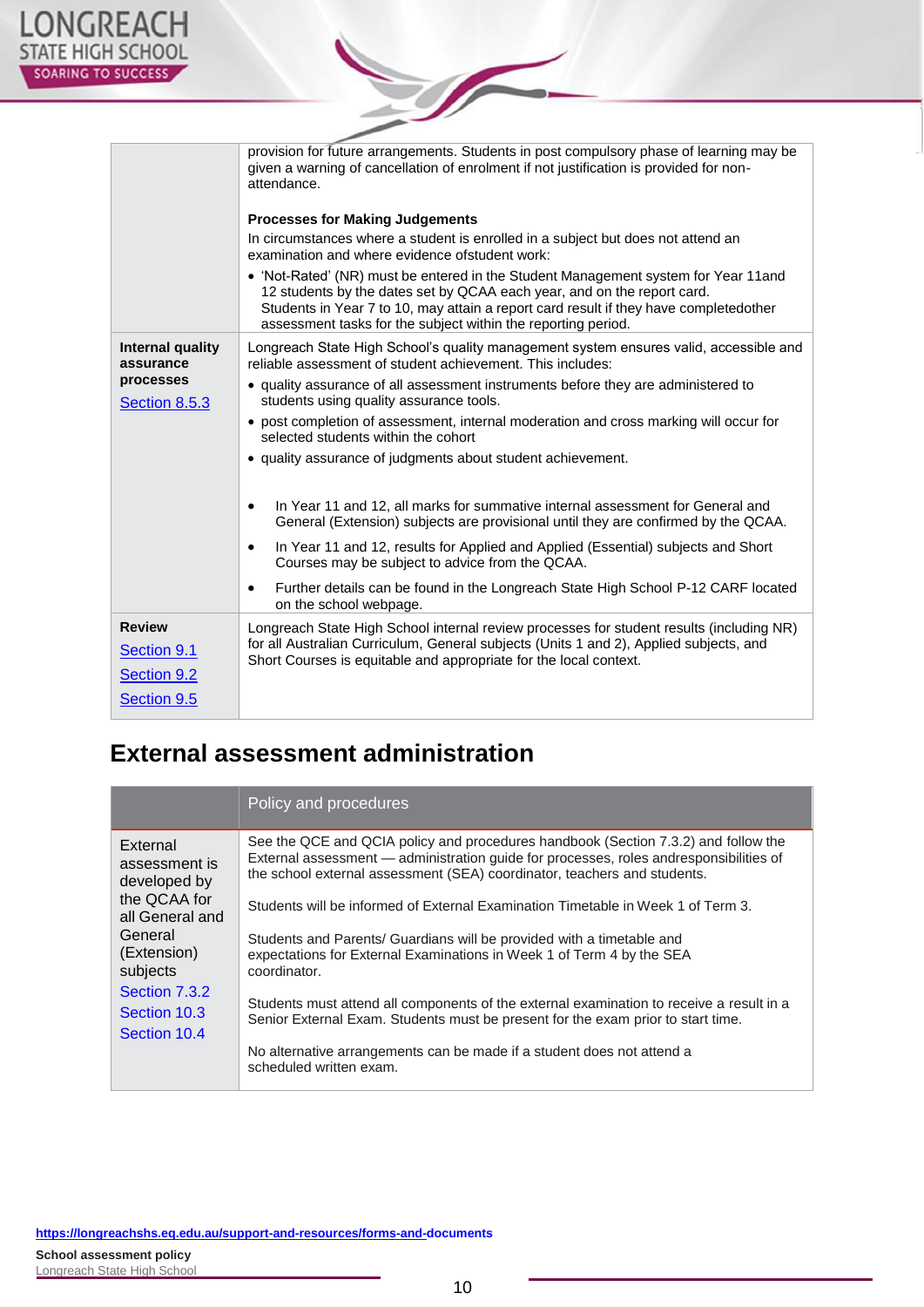

### **Managing academic misconduct**

Longreach State High School is committed to supporting students to complete assessment and to submit work that is their own, and minimising opportunities for academic misconduct. There may be a situation when a student inappropriately and falsely demonstrates their learning. The following are some examples of academic misconduct along with the procedures for managing them:

|                                                            | <b>Types of misconduct</b>                                                                                                                                                                                                                                                                                                                                                                                                                                                                                                              | <b>Procedure</b>                                                                                                                                                                                                                                                                                                                                                                                                                                                                                                                          |
|------------------------------------------------------------|-----------------------------------------------------------------------------------------------------------------------------------------------------------------------------------------------------------------------------------------------------------------------------------------------------------------------------------------------------------------------------------------------------------------------------------------------------------------------------------------------------------------------------------------|-------------------------------------------------------------------------------------------------------------------------------------------------------------------------------------------------------------------------------------------------------------------------------------------------------------------------------------------------------------------------------------------------------------------------------------------------------------------------------------------------------------------------------------------|
| <b>Cheating while</b><br>under<br>supervised<br>conditions | A student:<br>• begins to write during perusal time or<br>continues to write after the instruction to<br>stop writing is given<br>• uses unauthorised equipment or materials<br>• has any notation written on the body,<br>clothing or any object brought into an<br>assessment room<br>• communicates with any person other than<br>a supervisor during an examination, e.g.<br>through speaking, signing, electronic<br>device or other means such as passing<br>notes, making gestures or sharing<br>equipment with another student. | <b>QCAA Assessment Integrity Module</b><br>(See Expectations about engaging in<br>learning and assessment)<br>For authorship issues<br>When authorship of student work cannot<br>be established or a response is not entirely<br>a student's own work the school will<br>provide an opportunity for the student to<br>demonstrate that the submitted response<br>is their own work. In the first instance the<br>classroom teacher will make the<br>determination. If the student disagrees<br>then the appeals process will be followed. |
| <b>Collusion</b>                                           | When:<br>• more than one student works to produce<br>a response and that response is<br>submitted as individual work by one or<br>multiple students<br>• a student assists another student to<br>commit an act of academic misconduct<br>• a student gives or receives a response<br>to an assessment.                                                                                                                                                                                                                                  | The teacher will verify with the student an<br>opportunity to verify their result with an<br>additional person.<br>For all instances of academic<br>misconduct during an assessment<br>process<br>Results will be awarded using any<br>evidence from the preparation of the                                                                                                                                                                                                                                                               |
| <b>Contract</b><br>cheating                                | A student:<br>• pays for a person or a service to complete<br>a response to an assessment<br>• sells or trades a response to an<br>assessment.                                                                                                                                                                                                                                                                                                                                                                                          | response that is available that is verifiably<br>the student's own work and that was<br>gathered in the conditions specified by<br>the syllabus, on or before the due date.<br>For instances of academic misconduct                                                                                                                                                                                                                                                                                                                       |
| <b>Copying work</b>                                        | A student:<br>• deliberately or knowingly makes it<br>possible for another student to copy<br>responses<br>• looks at another student's work during an<br>exam<br>• copies another student's work during an<br>exam.                                                                                                                                                                                                                                                                                                                    | during examination<br>Students in Year 11 and 12 will be<br>awarded a Not-Rated (NR). Students in<br>Year 7 to 10 may be awarded a Not-<br>Rated or may have aspects of their<br>assessment not marked. See the QCE<br>and QCIA policy and procedures<br>handbook (Section 8.5.1 and Section<br>8.5.2). Where appropriate, the school's<br>behaviour management policy (School<br>Code of Conduct) will be implemented.                                                                                                                   |

**<https://longreachshs.eq.edu.au/support-and-resources/forms-and->[documents](https://longreachshs.eq.edu.au/support-and-resources/forms-and-documents)**

**School assessment policy** Longreach State High School 190531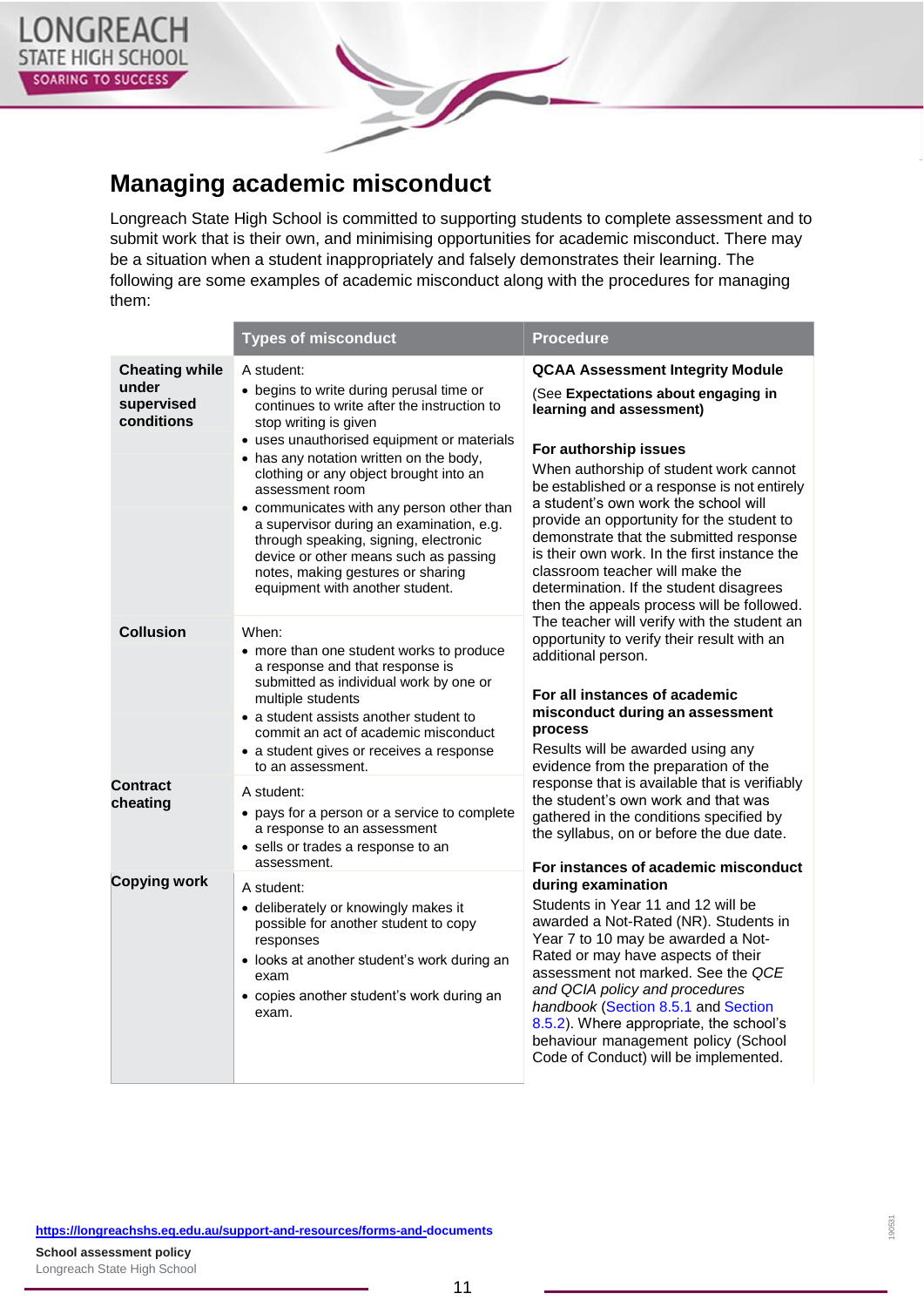

|                                                                                | <b>Types of misconduct</b>                                                                                                                                                                                                                                                                                             | <b>Procedure</b>                                                                                                                                                                                                                                                                                                                                                                                                                        |
|--------------------------------------------------------------------------------|------------------------------------------------------------------------------------------------------------------------------------------------------------------------------------------------------------------------------------------------------------------------------------------------------------------------|-----------------------------------------------------------------------------------------------------------------------------------------------------------------------------------------------------------------------------------------------------------------------------------------------------------------------------------------------------------------------------------------------------------------------------------------|
| <b>Disclosing or</b><br>receiving<br><b>Information about</b><br>an assessment | A student:<br>• gives or accesses unauthorised<br>information that compromises the<br>integrity of the assessment, such as<br>stimulus or suggested<br>answers/responses, prior to<br>completing a response to an<br>assessment<br>• makes any attempt to give or receive<br>access to secure assessment<br>materials. | Non-submission of assessment tasks<br>The due date is final unless an assessment<br>extension or AARA has been<br>approved by the Head of Department/ Deputy<br>Principal, as per the assessment Policy.<br>(8.5.1)<br>For a non-submission, if a draft was<br>provided, this will be marked as the final<br>submission. Additionally, teachers may use<br>checkpoints of student class work or<br>observations. There needs to be some |
| <b>Fabricating</b>                                                             | A student:<br>• invents or exaggerates data<br>• lists incorrect or fictitious<br>references.                                                                                                                                                                                                                          | formative assessment collected to show<br>evidence. (8.5.2)<br><b>Student Conduct</b><br>Students are to follow the instructions of the<br>supervisor at all times. Students will be<br>provided with expectations of their conduct                                                                                                                                                                                                     |
| Impersonation                                                                  | A student:<br>• arranges for another person to<br>complete a response to an<br>assessment in their place, e.g.<br>impersonating the student in a<br>performance or supervised<br>assessment<br>• completes a response to an<br>assessmentin place of another<br>student.                                               | prior to entering the exam room.<br><b>Students Group Work</b><br>Students may work in groups but the<br>assessment task must clearly<br>demonstrate that they will be graded<br>individually.<br>Distraction and disruption whilst an                                                                                                                                                                                                  |
| <b>Misconduct</b><br>during an<br>examination                                  | • A student distracts and/or disrupts<br>others inan assessment room.                                                                                                                                                                                                                                                  | assessment is being administered<br>Students will be dealt with according to<br>the student Code of Conduct.                                                                                                                                                                                                                                                                                                                            |
| <b>Plagiarism orlack</b><br>of referencing                                     | A student completely or partially<br>copies oralters another person's work<br>without<br>• attribution (another person's work may<br>include text, audio or audio-visual<br>material, figures, tables, design,<br>images, informationor ideas).                                                                        | <b>Referencing System</b><br>Students at Longreach State High School<br>must use a system referencing as stated in<br>the task sheet.                                                                                                                                                                                                                                                                                                   |
| Self-plagiarism                                                                | • A student duplicates work, or part of<br>work already submitted as a<br>response to an assessment<br>instrument in the same or anyother<br>subject.                                                                                                                                                                  |                                                                                                                                                                                                                                                                                                                                                                                                                                         |
| <b>Significant</b><br>contribution of<br>help                                  | A student arranges for, or allows, a<br>tutor, parent/carer or any person in a<br>supporting role to complete or<br>contribute significantly tothe response.                                                                                                                                                           |                                                                                                                                                                                                                                                                                                                                                                                                                                         |

Z I

**<https://longreachshs.eq.edu.au/support-and-resources/forms-and->[documents](https://longreachshs.eq.edu.au/support-and-resources/forms-and-documents)**

**School assessment policy** Longreach State High School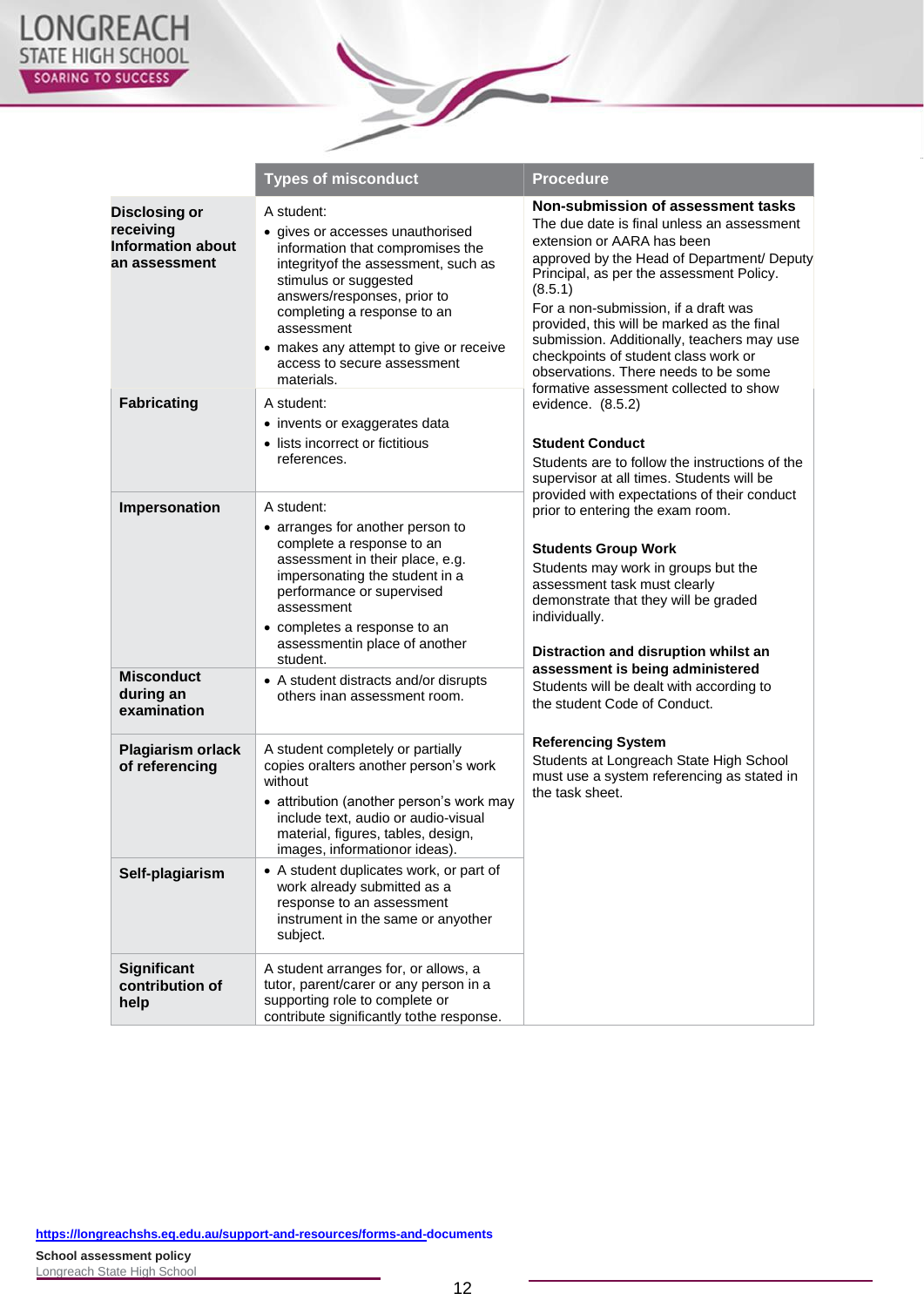

### **Related school policy and procedures**

Refer to other school policies as appropriate:

- Student Code of [Conduct](https://longreachshs.eq.edu.au/SupportAndResources/FormsAndDocuments/Documents/School%20Policies/2021%20LSHS%20Code%20of%20Conduct.pdf)
- [Vocational](https://longreachshs.eq.edu.au/SupportAndResources/FormsAndDocuments/Documents/School%20Policies/LSHS_VET_StudentHandbook_2022.pdf) Education and Training (VET) Handbook
- [P-12 CARF](https://longreachshs.eq.edu.au/SupportAndResources/FormsAndDocuments/Documents/Longreach%20State%20High%20School%20Curriculum%20Assessment%20and%20Reporting%20Framework.pdf)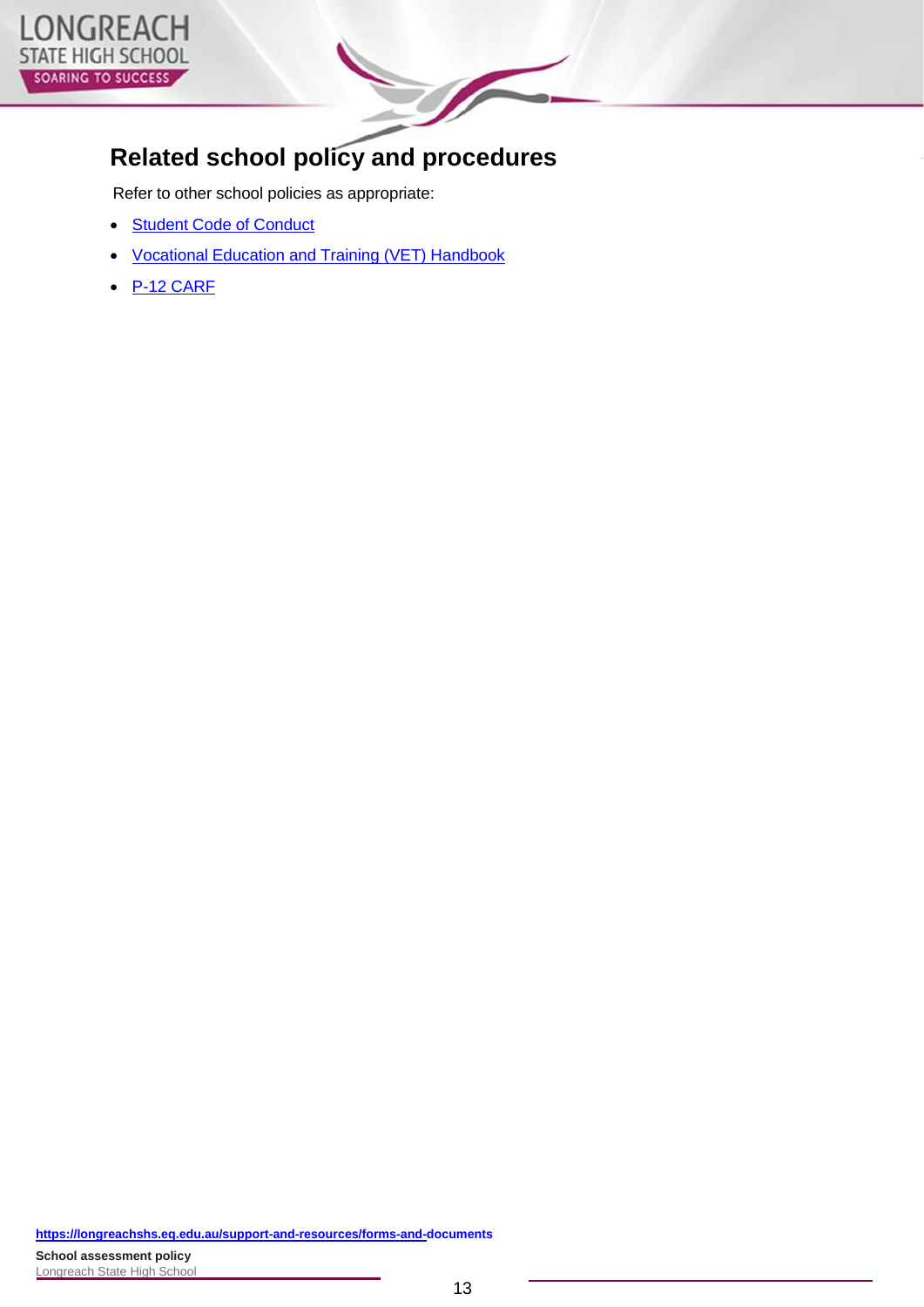

#### **APPENDIX 1 Assessment Submission Workflow**



The due date encompasses extensions for access arrangements and reasonable adjustments (AARA) and principal/principal's delegate approved extensions.

190531

**<https://longreachshs.eq.edu.au/support-and-resources/forms-and->[documents](https://longreachshs.eq.edu.au/support-and-resources/forms-and-documents)**

**School assessment policy** Longreach State High School